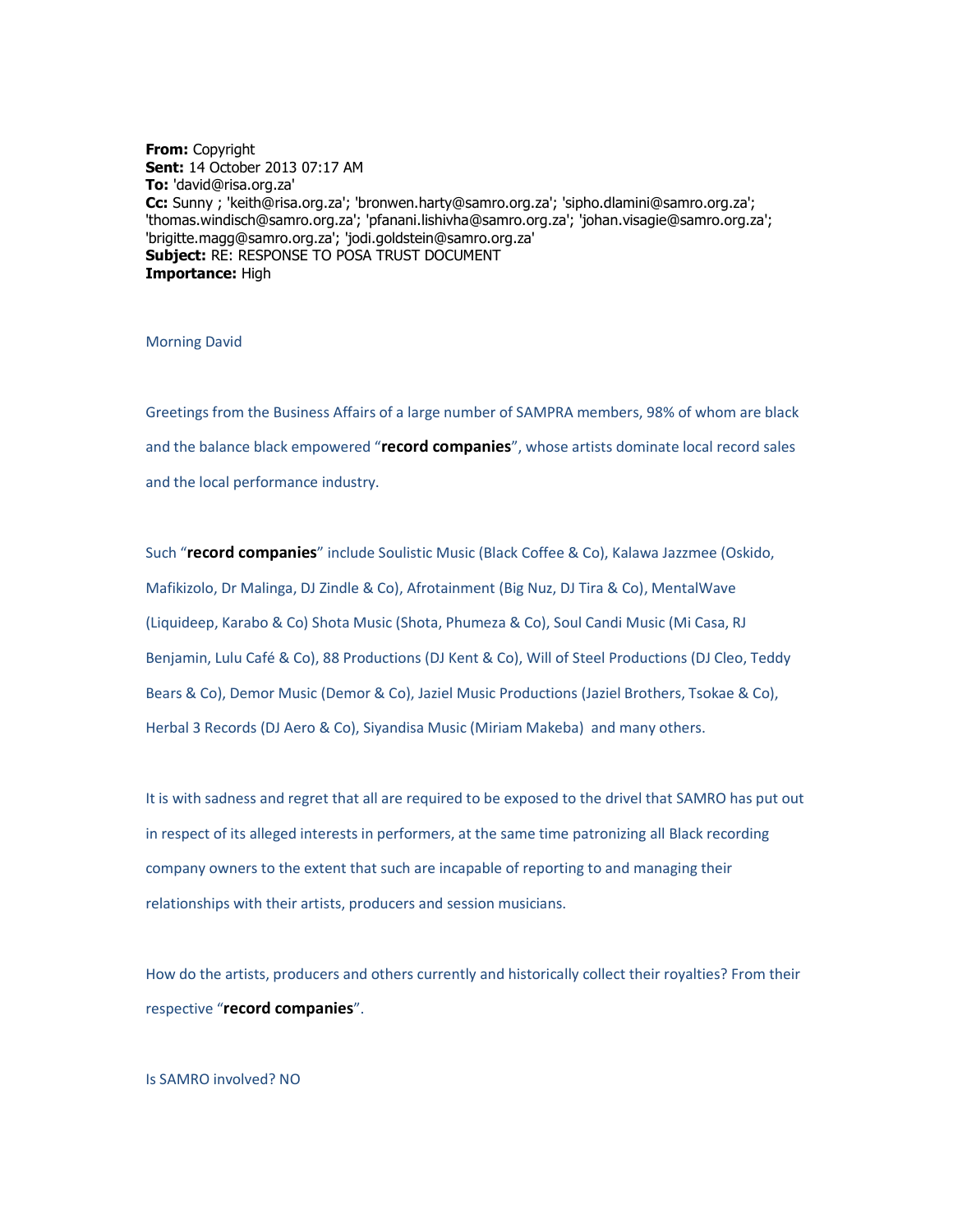Does any single of the "**record companies**" want SAMRO involved, and many are performer owned labels)? NO

Has SAMRO ever consulted any one of them in respect of their current systems and *modus operandi*? NO

Is SAMRO trusted when it comes to monies? NO

Does SAMRO have any copyright law qualifications in its staff? NO

SAMRO's position on "record companies" is that of the ill-informed and misguided, especially when SAMRO's utterances fall upon local Black Record companies.

The position that SAMRO takes that they "are fighting for justice and redress" is laughable were it not such a sick joke as is the idea that SAMRO says that "We view this as a human rights issue". SAMRO has in the eyes of many no concept of the meaning of "justice and redress" and certainly does not practice such when it, without authorization of membership, uses composer, author, arranger and publisher royalty income for years to fund the POSA Trust, which has nothing to do with composers, authors, arrangers and publishers. What "justice and redress" is that? And when will the monies be repaid to the composers, authors, arrangers and publishers?

There are 7 solid reasons why SAMRO and its puppet "POSA Trust" should have nothing to do with performers, record companies or needletime revenue, as follows and you are welcome please to share such with all RISA and SAMPRA members:

1. SAMRO has no knowledge, expertise, qualification, understanding or skill concerning the recording industry or concerning sound recordings, performer's rights or the agreements that for fifty years have governed such rights. Worse SAMRO has no qualified personnel with expertise in Copyright Law.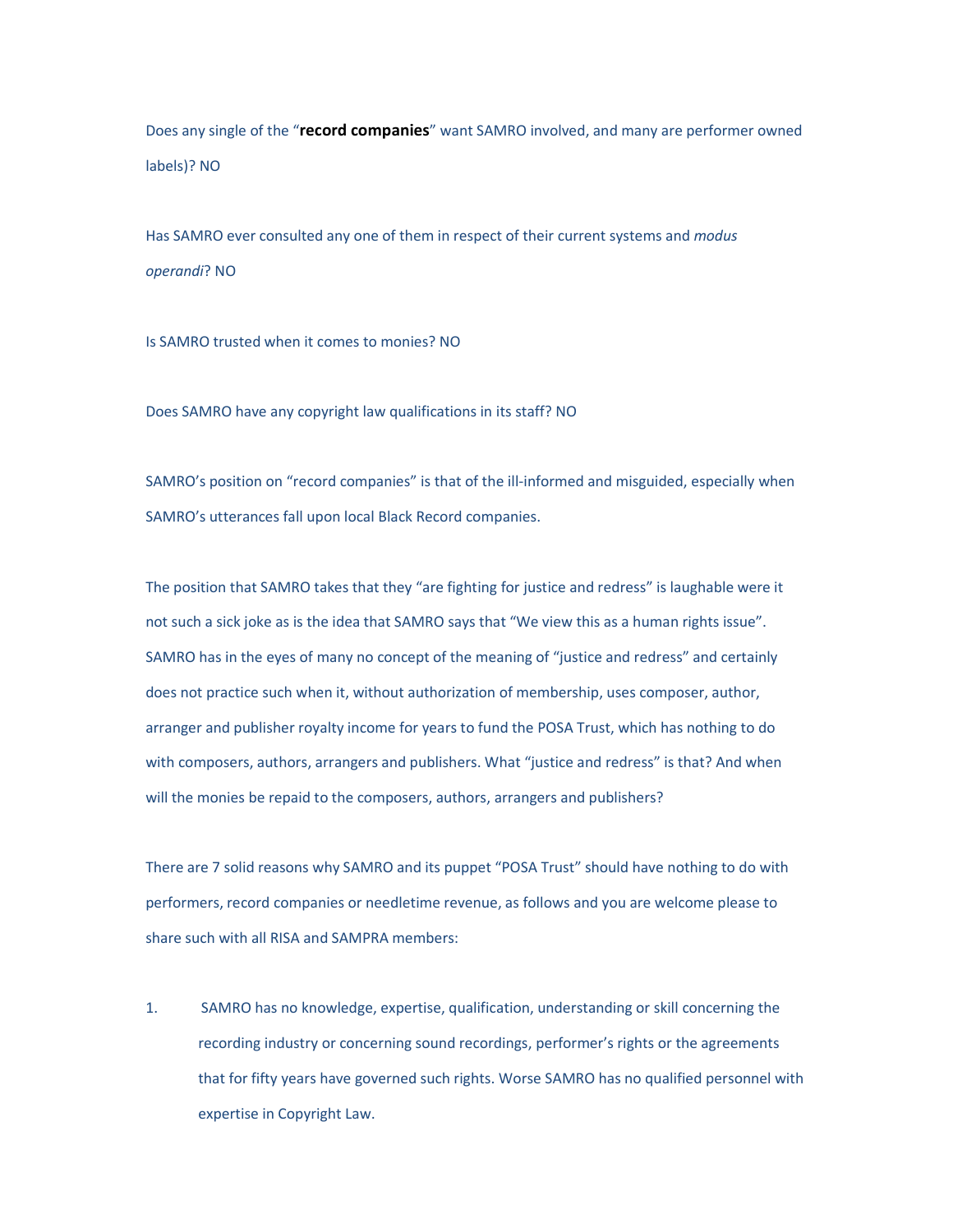- 2. SAMRO has since 2002 (See Annexure B 2 attached) coveted the income that needletime stands to generate, and has approached performer's interests with the intention of handling the monies, not the interests of performers. SAMRO has consequently sunk tens of millions of monies belonging to composers, authors, arrangers and publishers into the POSA Trust. SAMRO in simple terms pursues needletime income for the wrong reasons and is insincere in its attack on "record companies" particularly Black owned and empowered record companies who form the bulk membership of the South African recording industry
- 3. SAMRO's current royalty supply chain management procedures do not fairly or properly distribute royalties collected to its composer, author, arranger and publisher members. The degree of manipulation is such with the royalties due to composers, authors, arrangers and publishers that no performer, producer or session musician who had knowledge of SAMRO'S actual behaviour would in their right mind wish to entrust SAMRO with the monies. There are inter alia at least two issues that have implications to any attempt by SAMRO to handle any further monies than they currently handle as follows:
	- a. The treatment by SAMRO of monies where there is insufficient documentation See "Black Box II" and its Annexures A to D.
	- b. The current and past royalty distribution inequality that actually exists at SAMRO See Black Box II– Annexure D.

The recording industry would serve its constituents well were it avoid like the plague anything to do with the practices detailed above and attached, and the outcomes as practiced by SAMRO.

4. SAMRO is a monopoly currently in respect of Section 6 rights concerning composers, authors, arrangers and publishers, and its attempts to extend its monopoly to the Section 9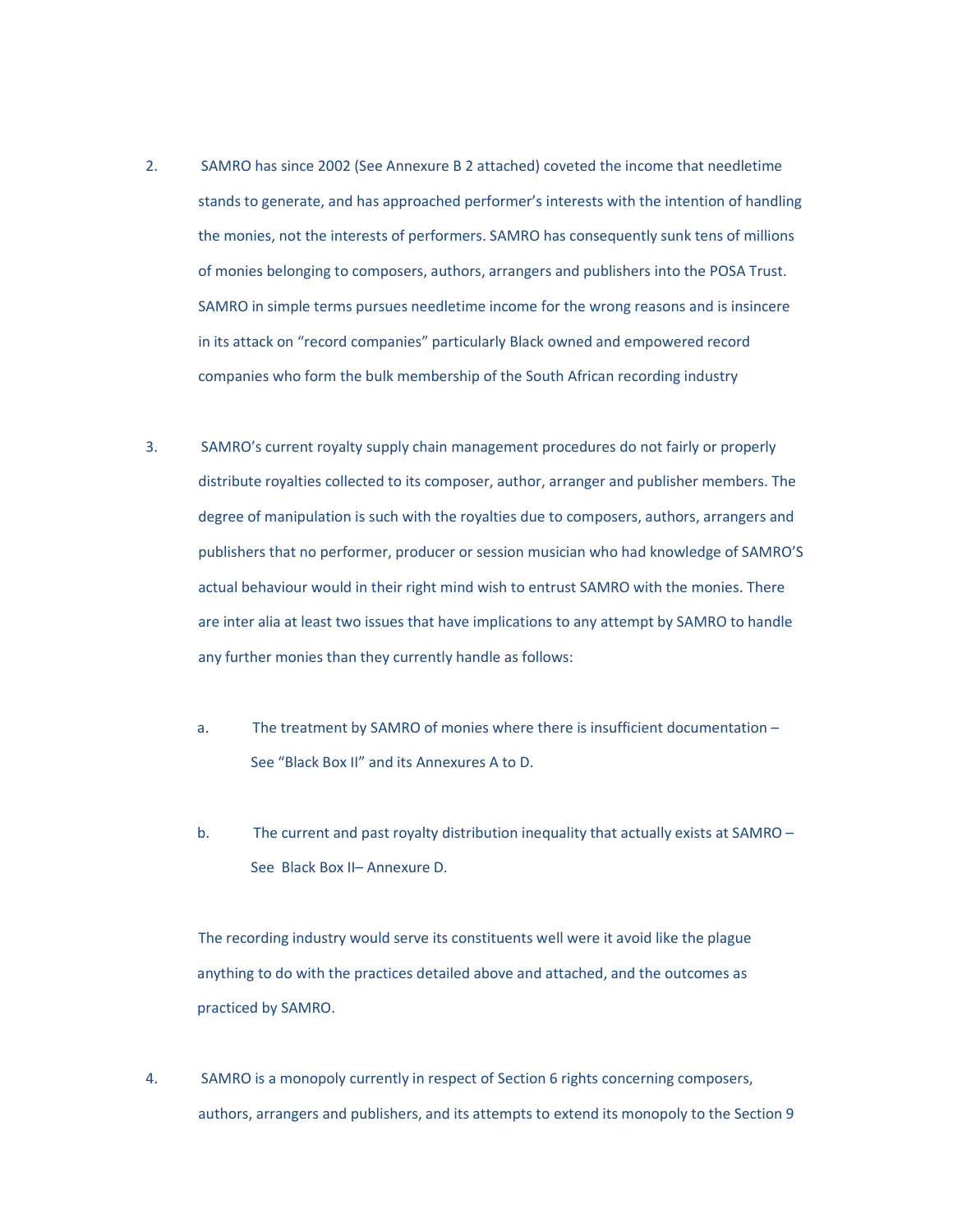rights involving performers, producers and session musicians is neither welcome, nor healthy for the community, nor good for competition. In fact it is roundly condemned as the actions of a greedy mind set.

- 5. There is no transparency of any kind at SAMRO. Members are prohibited from accessing SAMRO'S databases concerning their works or shares of works. SAMRO uses without right the issue of "confidentiality" as a reason to not share information when it knows full well that there are NO confidentiality clauses in its deed or "membership agreements" with any SAMRO members.
- 6. SAMRO does not respect the issues of its current membership's wishes, as has been detailed and evidenced by SAMRO'S refusal to accept a non-profit status as decreed by the New Companies Act, instead trying to unsuccessfully force on its membership first "for profit' status and then secondly "co-op" status. This behaviour by SAMRO's Board and management fly's in the face of SAMRO's letterhead statement for the past 40 years which has said "Not profit making"
- 7. The "record companies" reject with contempt SAMRO's patronizing idea that somehow they are incapable of distributing needletime income to their Artists and producers. These "record companies" currently distribute royalties to their Artists and producers with no involvement of SAMRO, and have no intention of EVER asking SAMRO to have ANY involvement in such royalty distributions

It has been alleged that SAMRO is utterly desperate to cover the substantial unjustified 'hole' in its composer, author, arranger, publisher royalties caused by SAMRO's foray with the POSA Trust which SAMRO knows has nothing to do with the incomes of its composer, author, arranger, publisher members to the extent that in their desperation SAMRO would go on record that "We shall take this matter to the Constitutional Court if need be". Such an action would just incur more unjustifiable expenses where there is no income. How SAMRO aims to repay the composer, author, arranger,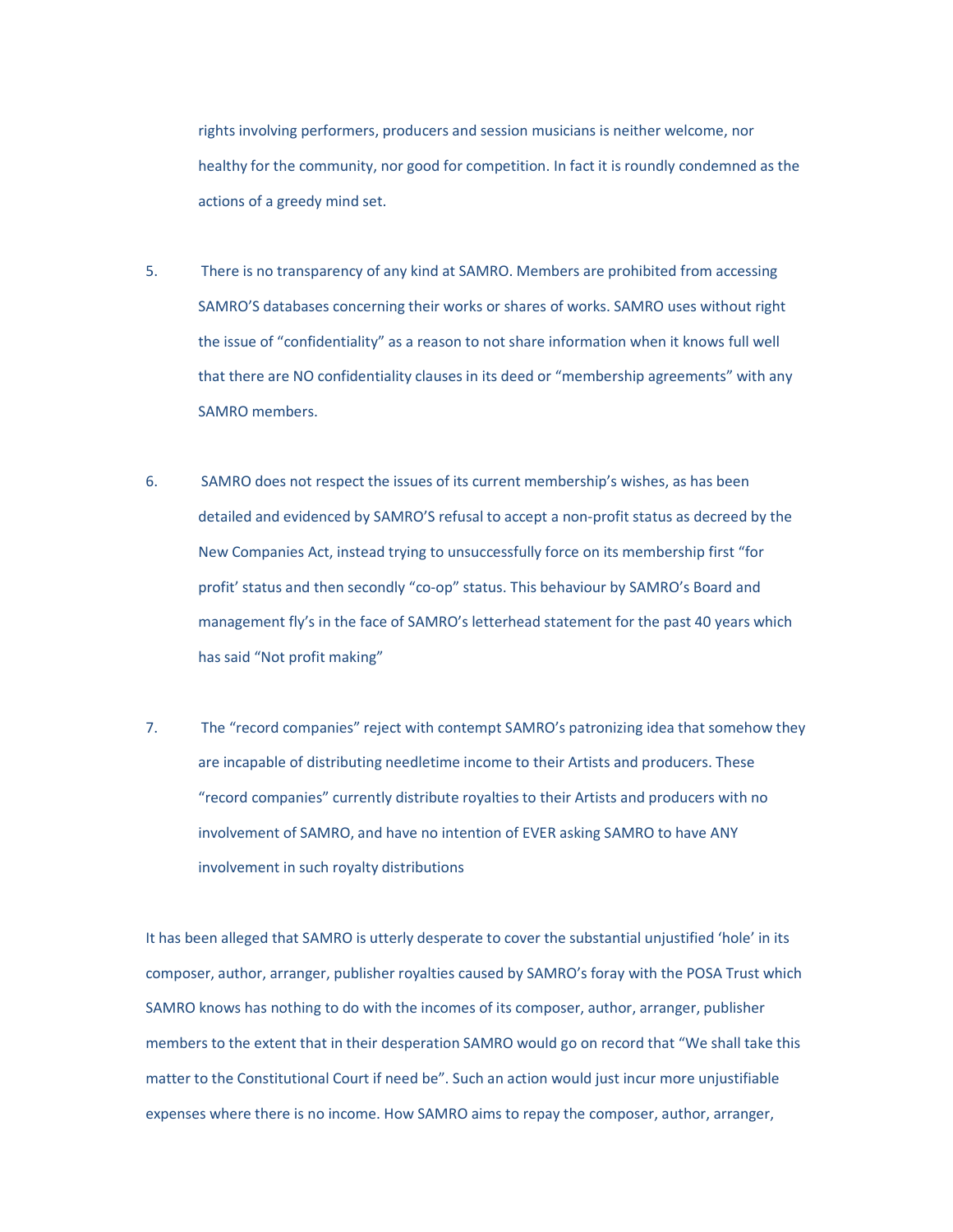publisher royalties that SAMRO has used on the POSA trust is another matter which remains to be seen.

It is high time that SAMRO was called to order – and requested to cease wasting composer, author, arranger and publisher member monies on the POSA Trust and on legal fees.

Please advise any questions

**Sincerely** 

Graeme Gilfillan

Business Affairs

Tel: +27 11 484-2406 Fax: +27 11 484-1306 Email: graeme@nisaonline.com Web: www.nisaonline.com

**From:** david@risa.org.za [mailto:david@risa.org.za] **Sent:** 11 October 2013 05:01 PM **To:** Sunny **Subject:** RESPONSE TO POSA TRUST DOCUMENT **Importance:** High

Dear Member,

#### **INTRODUCTION**

SAMPRA really does not wish to conduct a war of words with POSA Trust or SAMRO.

SAMPRA and SAMRO are both accredited collecting societies and we should be able to

resolve differences through sensible discussions.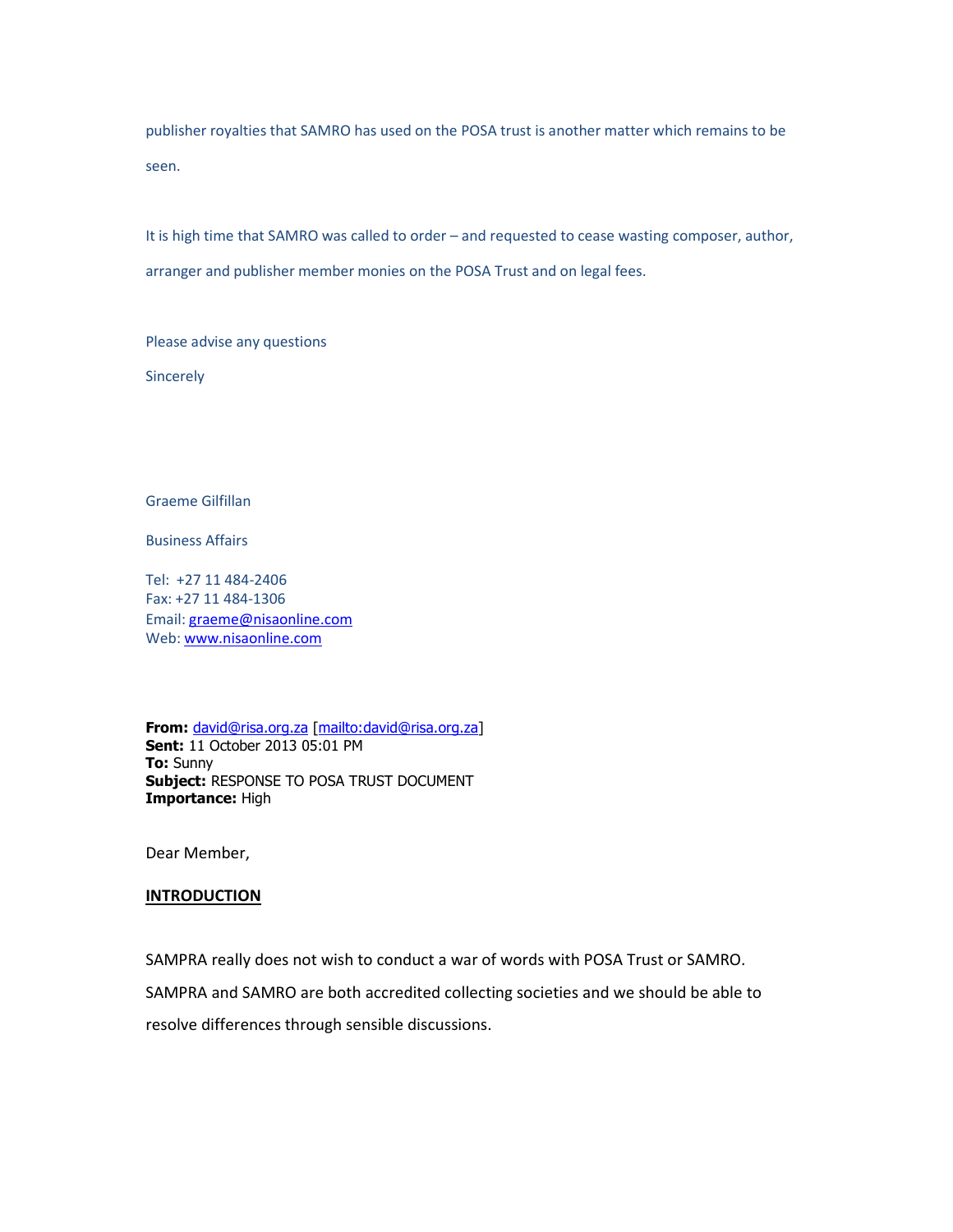It is, however, necessary for SAMPRA to set the record straight over a string of untrue claims made by the Board of POSA Trust in its circular letter dated October 8<sup>th</sup> 2013. These claims affect the rights and interests of artists and SAMPRA would be failing them if we did not respond to POSA Trust's untrue allegations.

SAMPRA is required to comply with the provisions of the Copyright Act, the Performers' Protection Act and the Collecting Society Regulations. SAMPRA's activities are regulated by the Registrar of Copyright. SAMPRA is fully compliant with the provisions of both Acts and the Regulations.

If SAMPRA does not comply with what the law requires, our accreditation as a collecting society would be cancelled by the Registrar of Copyright.

A core problem, however, is that what the law clearly provides for is not acceptable to SAMRO and POSA Trust. Instead of lobbying for changes in the law - as RISA and SAMPRA have done - they have argued that the law must be interpreted to suit them. Having lost that argument, they have now chosen to attack SAMPRA and the integrity of the nearly three thousand South African record companies on behalf of which SAMPRA administers needletime rights.

The Registrar of Copyright has approved SAMPRA's Distribution Plan. She has authorised SAMPRA to effect distributions of royalties collected by SAMPRA between 2009 and 2011.

SAMPRA is also in a position to apply for approval to distribute royalties collected in 2012 before the end of the year.

Initial distributions run to approximately R105 million.

The 2012 distribution will be for a further amount of more than R40 million.

Once the Copyright Tribunal referrals and court cases involving broadcasters' and retailers' tariffs and payments have been concluded, significant further amounts will be available for distribution.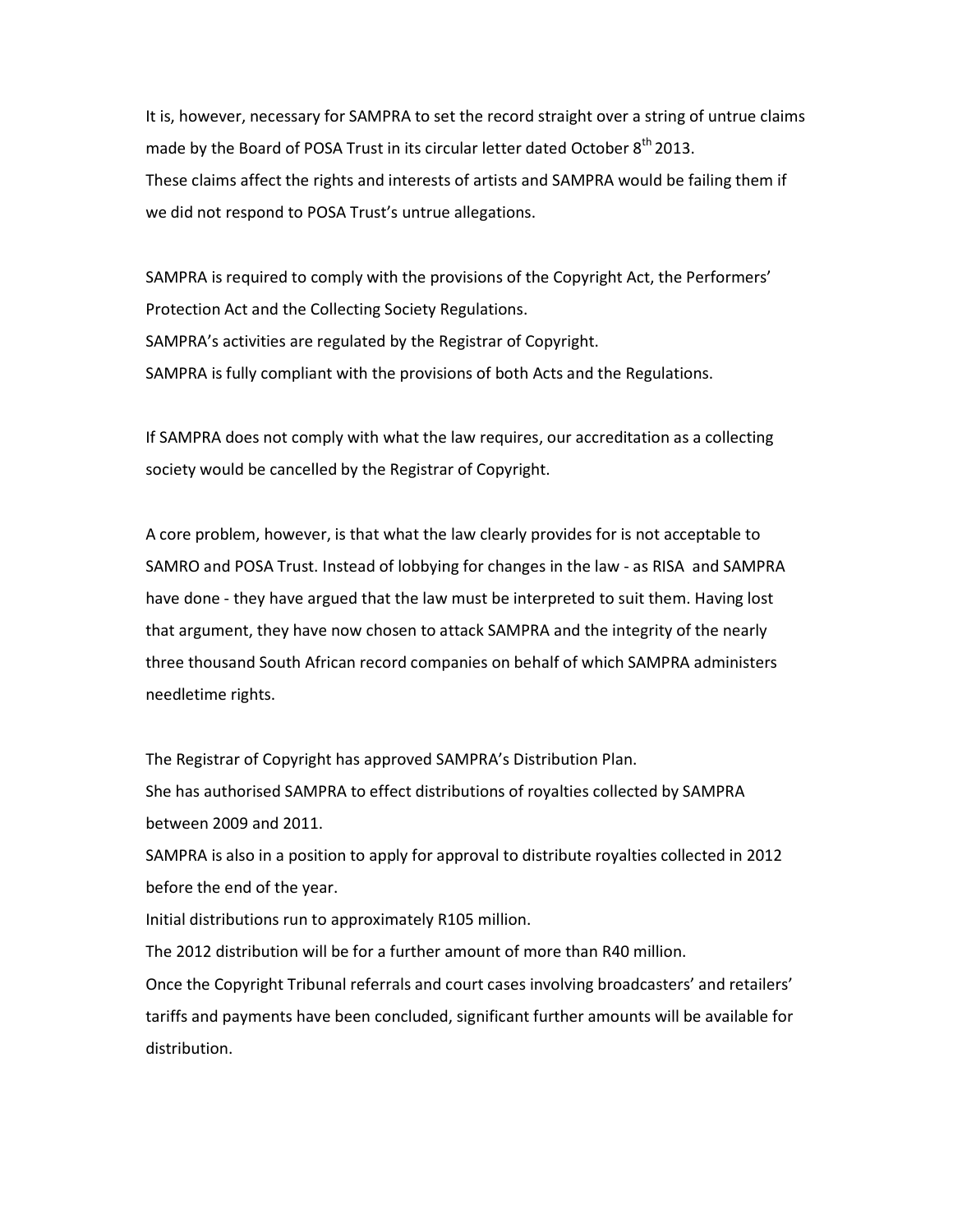The key issue that divides SAMPRA on the one hand and POSA Trust/SAMRO on the other hand concerns and affects the financial positions of artists.

The Copyright Act and the Performers' Protection Act both compel the user to pay the royalty to the copyright owner.

SAMPRA is merely the administrator of record companies' rights - and is required to pay the full royalty that it collects from users to the record company.

The Acts then require the record company to share the royalty with the performer.

Unfortunately, these Acts do not state that the royalty must be shared equally.

They say that the ratio of sharing must be by agreement between the record company and the performer.

If they have not reached agreement, or can not do so, then the ratio of sharing must be decided by arbitration or by the Copyright Tribunal.

Record companies lobbied as far back as 1993 for the law to require the royalty to be shared equally.

At the time the law was introduced in 2002, DTI contended that it was not able to make the equal sharing of needeletime royalties compulsory because of constitutional and competition law requirements.

DTI was advised by Government law advisers to leave it to the record company and the performer to agree on the ratio of sharing in every instance.

SAMPRA has continued since its creation in 2007 to lobby DTI to change the law, without success, to require a compulsory equal sharing of the royalty.

By coincidence, SAMPRA submitted that request again to the DTI as recently as last Friday – October  $4^{\text{th}}$ .

The Registrar of Copyright has given SAMPRA permission to distribute royalties. She did so after approving a set of practical proposals put forward by SAMPRA that are designed to protect the rights of artists and to help artists to get payment from their record companies of royalties that are due to them.

POSA Trust and SAMRO, however, have disputed the entitlement of the Registrar to have given permission to SAMPRA to distribute royalties.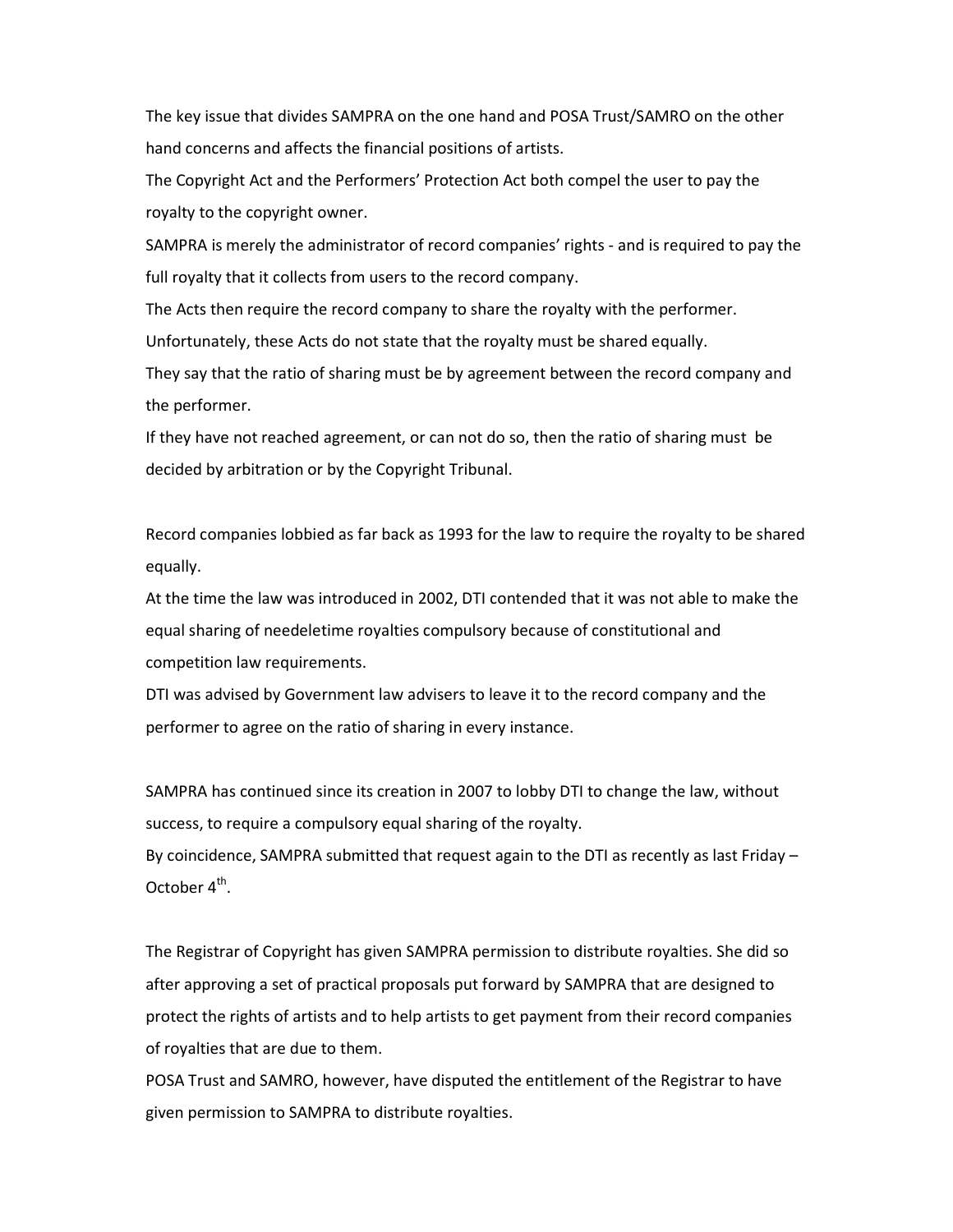SAMRO have continued to oppose SAMPRA in a High Court case that SAMPRA had to bring against the Registrar before the decision to approve the distribution plan was made. SAMRO continued their opposition to SAMPRA's application after the Registrar of Copyright had agreed to settle the case with SAMPRA and to approve our distribution plans. SAMRO have announced their intention to bring a High Court case against the Registrar of Copyright to have her decision to approve distributions by SAMPRA set aside, and have filed an interdict application in the High Court to prevent SAMPRA from making any distributions at all until that review has taken place.

What is it that SAMRO actually wants?

Essentially, SAMRO wants the performers' share of the royalty to be paid directly to SAMRO and not to the record company. While this started out as a demand that it should only apply to performers who are members of SAMRO or POSA Trust, it appears to have now been extended to prevent payment of any royalties to any performers or any record companies until SAMRO's demands as to how distributions are to take place have been met.

Neither RISA nor SAMPRA has never contested the right of any artist to be represented by a performers' collecting society if that is what an artist wishes to do. But SAMPRA believes it is important that all artists should know the facts before they make a decision as to whether to get their royalties directly from the record company with which they have a contract - or whether they prefer to do so through SAMRO or POSA Trust.

The bottom line for artists is that SAMRO/POSA Trust have informed SAMPRA that they will charge artists an administration commission of 16% on the royalties that are due to them (on the assumption that the artist will received 50% of the royalty received from the user). If, by contrast, an artist's share of the royalty is paid by SAMPRA to the record company and, then, by the record company to the artist, no such deduction will be made from the artist's share of the royalty.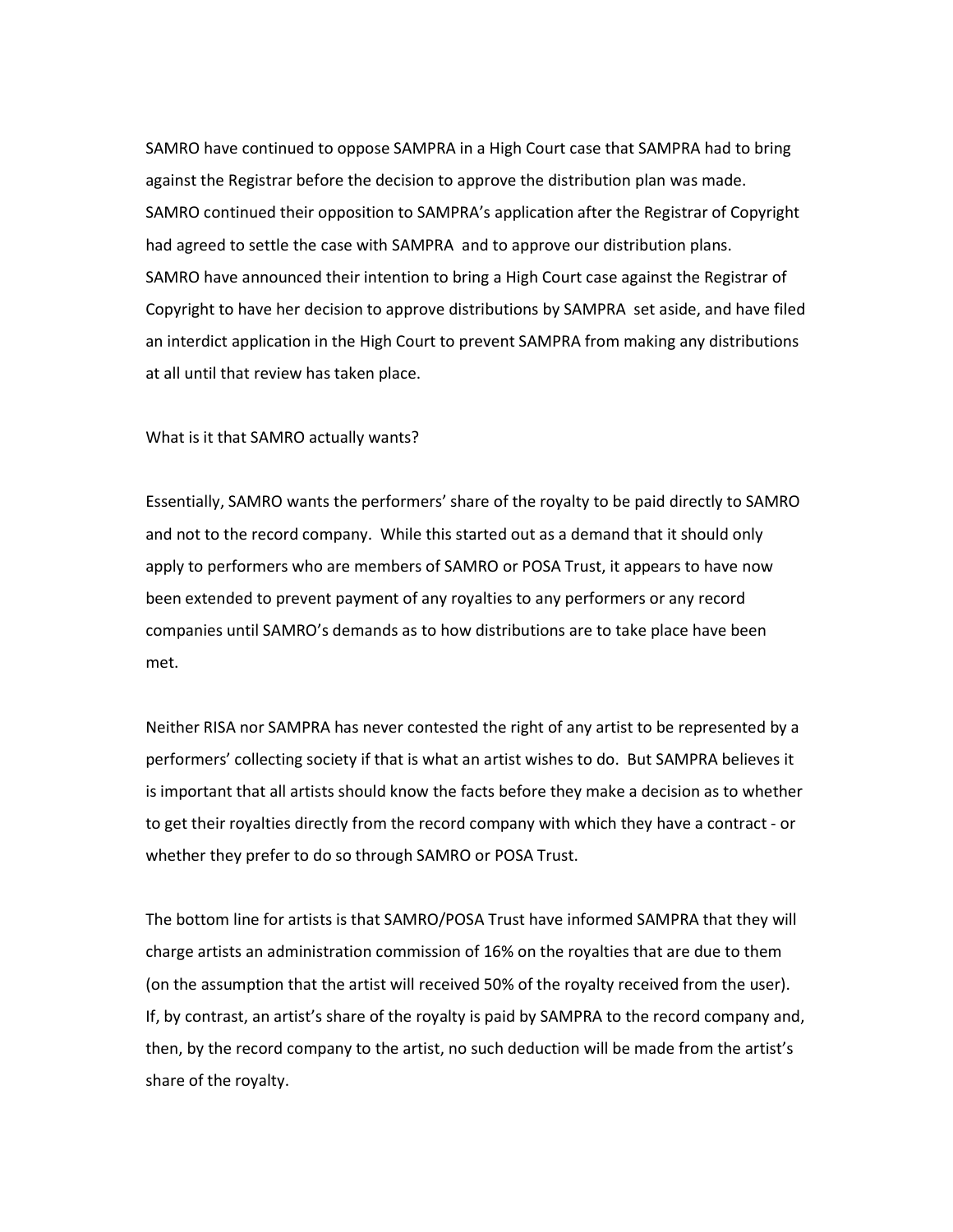So, to express it very simply, an artist can get his or her full royalty from the record company with which he or she has a recording contract without payment of a commission – or, if he or she believes it is in her or his interests to be represented by POSA Trust/SAMRO, he or she can get the royalty from POSA Trust/SAMRO, but less a service fee/commission of 16%.

Artists need to know these facts before they make decisions as to which system they would like to use.

SAMPRA's responses to specific allegations made by POSA Trust in its circular letter are set out below.

## POSA STATEMENT:

**It has come to the attention of the POSA Board of Trustees that the South African Music Performance Rights Association (SAMPRA), has been contacting POSA members asking them to provide SAMPRA with their banking details.**

### SAMPRA RESPONSE:

It is misleading to claim that SAMPRA "has been contacting POSA members". This implies that SAMPRA has been targeting artists who are members of POSA. In truth, SAMPRA has not contacted ANY artists.

However, if an artist is the owner of a record company - and many artists are owners of record companies - and has chosen to join RISA, then that record company has indeed been asked to provide SAMPRA with its banking details so that SAMPRA can effect payment to the record company of needletime royalties.

This request was made to all RISA members in a circular notice dated July 3<sup>rd</sup>. POSA Trust is well aware of the notice as it has been attached to SAMRO's court application seeking an interdict against the distribution of royalties by SAMPRA.

## POSA STATEMENT:

**SAMPRA is also asking artists to authorise it to distribute Needletime Rights royalties directly to artists.**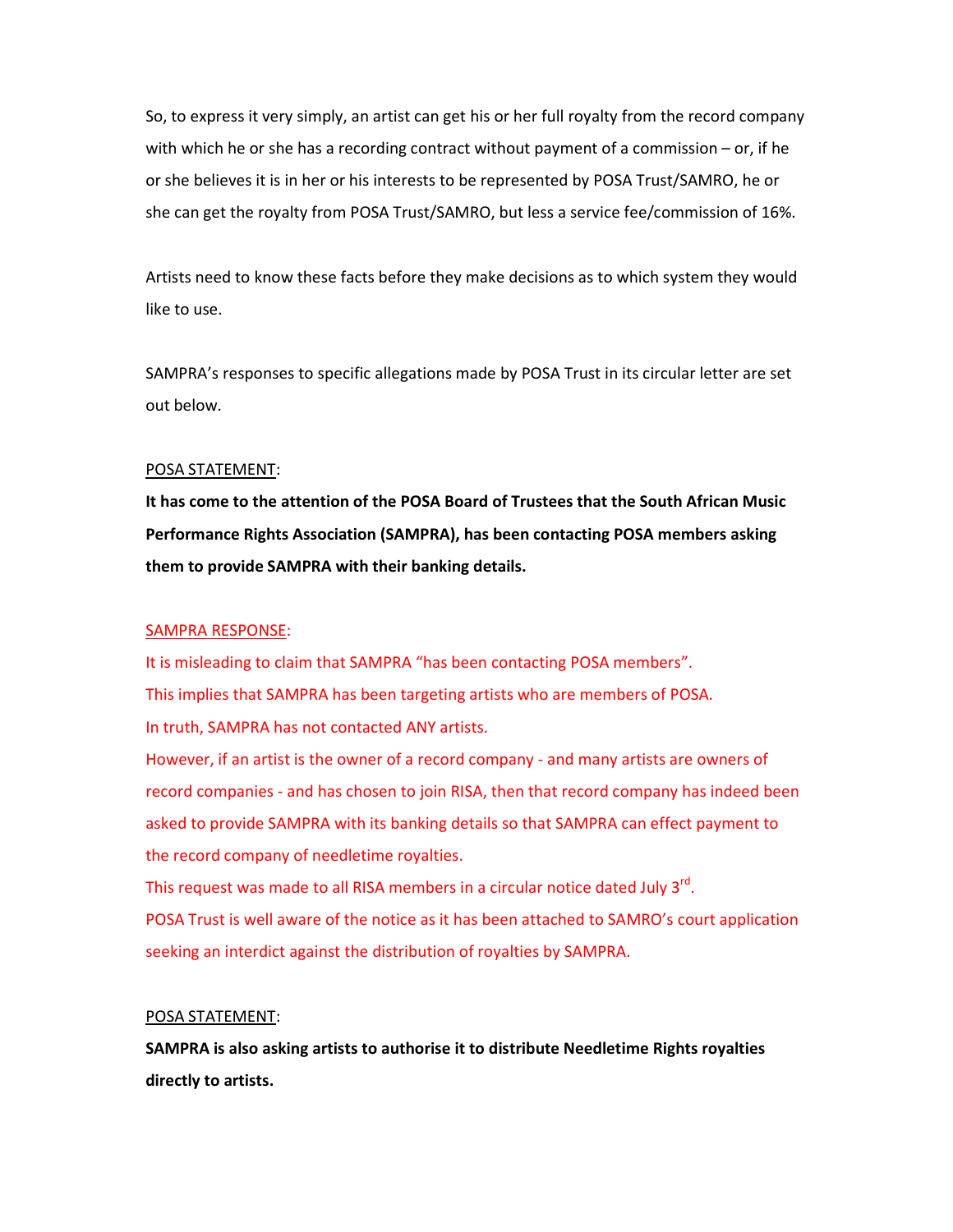#### SAMPRA RESPONSE:

This is simply not true.

SAMPRA has not asked any artists to authorize it to distribute needletime royalties directly to artists.

As with our response to POSA's previous statement, if any artist is also the owner of a record company, which many are, then that "artist" will have been asked in that capacity as the owner of a record company by SAMPRA to submit details of the company's bank account so that needletime royalties can be paid to it – i.e. to the record company. POSA must surely understand that each record company's banking details are needed by SAMPRA if SAMPRA is to do its work of distributing needletime royalties. This complaint by POSA illustrates the absurdity of POSA's own position. What POSA is demanding is that if an artist is the owner of a record company, the needletime royalties that are due to that artist must not be paid to his own record company. Instead, the amount due to the artists must be paid to SAMRO – which will then charge the artist a commission of 16% before paying the balance to the artist.

#### POSA STATEMENT:

**The POSA Board of Trustees views this action, by SAMPRA, in a very serious light. As you may all know, the dispute on the sharing of the Needletime Rights royalties between record companies and artists is before the North Gauteng High Court, Pretoria. POSA is fighting for the equal sharing of Needletime Rights royalties between record companies and artists.**

#### SAMPRA RESPONSE:

The case that came before the High Court on October  $8<sup>th</sup>$  was not about the sharing of royalties.

The case by that stage was about the procedures under which royalties are to be distributed.

The sharing of royalties is governed by the Copyright Act and the Performers' Protection Act, both of which state very clearly that the ratio of sharing must be by agreement between the record company and the performer.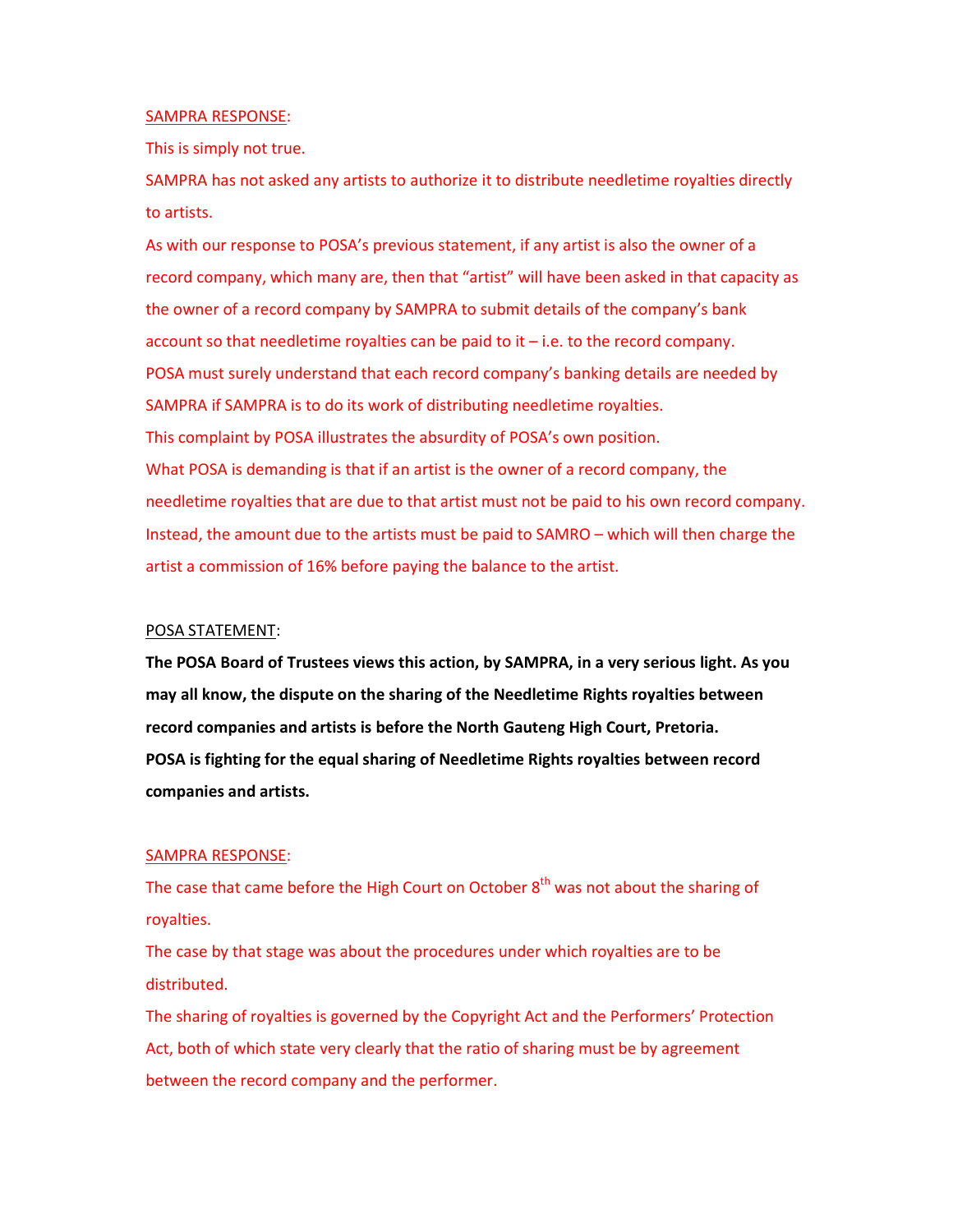In 2009, despite the clear wording of both Acts the Registrar of Copyright at the time ordered SAMPRA to pay half of all royalties collected to SAMRO or any other collecting societies, without regard to any contractual agreements to the contrary. SAMPRA could not do that without breaking the law.

SAMPRA had to apply to the High Court to overturn the Registrar's order.

SAMRO supported the Registrar and opposed SAMPRA's case.

In 2013 the new Registrar of Copyright agreed that SAMPRA's interpretation of the Acts was correct and that SAMPRA must comply with what the law required it to do.

In SAMRO's written argument submitted to the High Court for the hearing on October  $8<sup>th</sup>$ , their Senior Counsel conceded that royalties must be divided by agreement between the record company and the artist, or if they have not agreed or can not agree, by arbitration or by the Copyright Tribunal.

POSA Trust seem to be persisting in arguing that even though that is what both Acts state, that that is what the Registrar has accepted and that that is what even SAMRO's Counsel has conceded, the provisions of both Acts should not be followed.

In its letter, POSA Trust is trying to project itself as the champion of artists' rights by claiming to still be fighting for the equal sharing of royalties.

If POSA was indeed "fighting for the equal sharing of needletime royalties between record companies and artists" it would have done more to have lobbied government to amend the Copyright Act and the Performers' Protection Act to require that royalties should be shared equally, as SAMPRA has done continually over many years and as RISA did before SAMPRA was created.

By coincidence, the last attempt by SAMPRA to persuade DTI to change the law to require a compulsory equal sharing of the royalty was as recently as Friday October  $4<sup>th</sup>$  in SAMPRA's submission to DTI in response to DTI's Policy Paper on Intellectual Property.

In truth, what POSA is fighting for is simply to get as much money as possible paid to POSA Trust so that POSA Trust and SAMRO can optimize the revenues retained by them from a 16% commission they will charge to artists on whatever amounts are paid to POSA Trust.

#### POSA STATEMENT: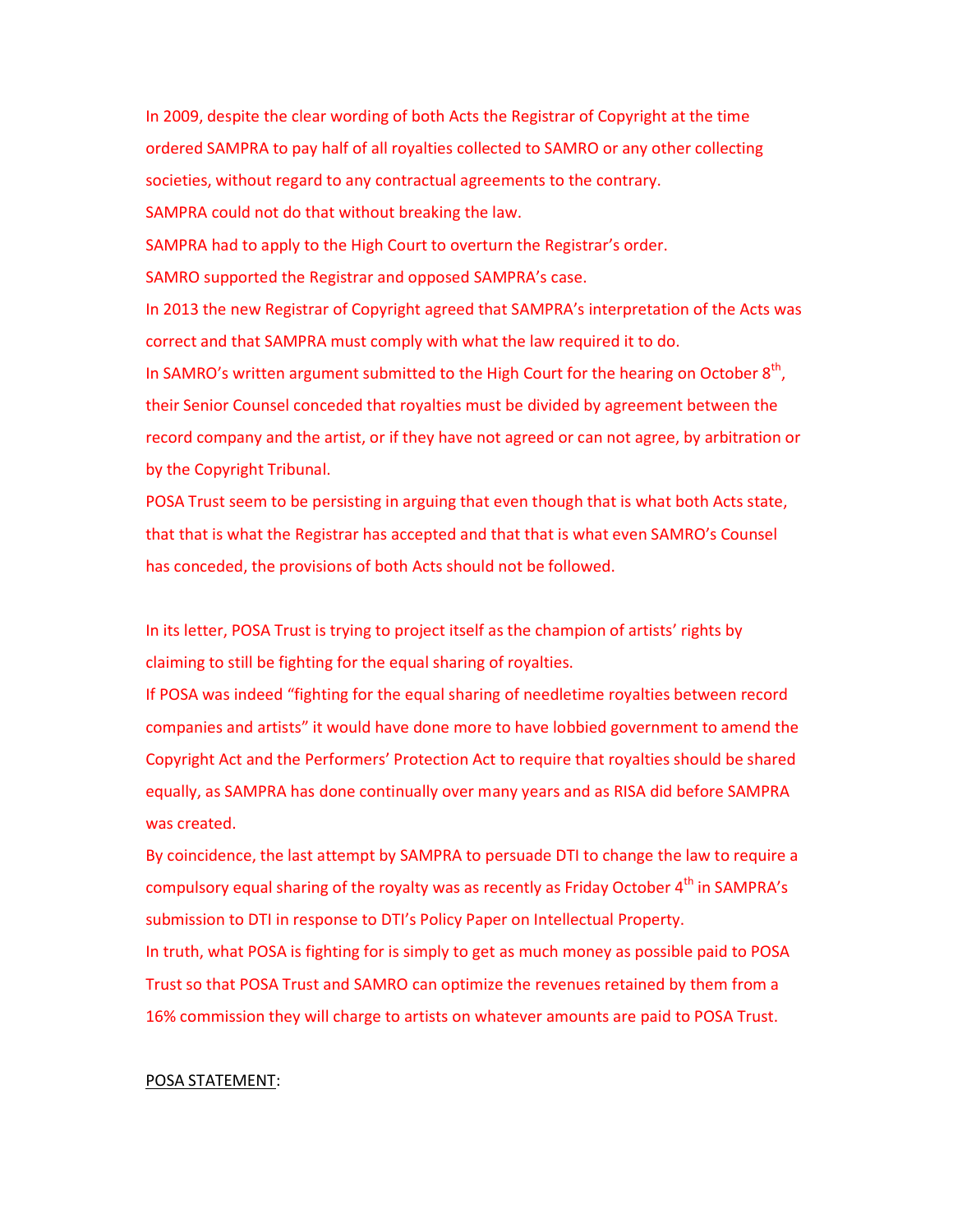**while SAMPRA holds the view that record companies should have the final say on how royalties are split.**

#### SAMPRA RESPONSE:

This is not true.

It is, very unfortunately, a deliberate untruth that is intended to create a hostile relationship between record companies and artists.

The Copyright Act and the Performers' Protection Act both state that the royalty must be shared by agreement - and that if the record company and the performer can not agree, then the ratio of sharing must be determined by arbitration or by the Copyright Tribunal. None of these three alternative ways of deciding how the royalty is to be shared give the record company "the final say on how royalties should be split".

SAMPRA would have expected that at least one of POSA Trust's Board members would have read the relevant Acts to establish what the Acts provide for before putting their names to unfounded attacks on SAMPRA and record companies - or that they would have asked their lawyers to do so for them.

### POSA STATEMENT:

**and that record companies have the right to deduct whatever advances they may have given artists from the artists' share of the royalties.**

#### SAMPRA RESPONSE:

POSA Trust's Board members should state clearly whether or not they support the practice of record companies giving advances to artists? If they do, then they must explain whether they believe that record companies will give advances to artists against future needletime royalties if those advances are not recoupable against future needletime earnings that are due to the artist? POSA should also state whether it would give advances to its members against needletime royalties if those members choose to have their royalties paid to POSA Trust? It is obvious that if record companies are entitled to deduct advances against needletime

royalties, less money will be paid by record companies to POSA for those artists who choose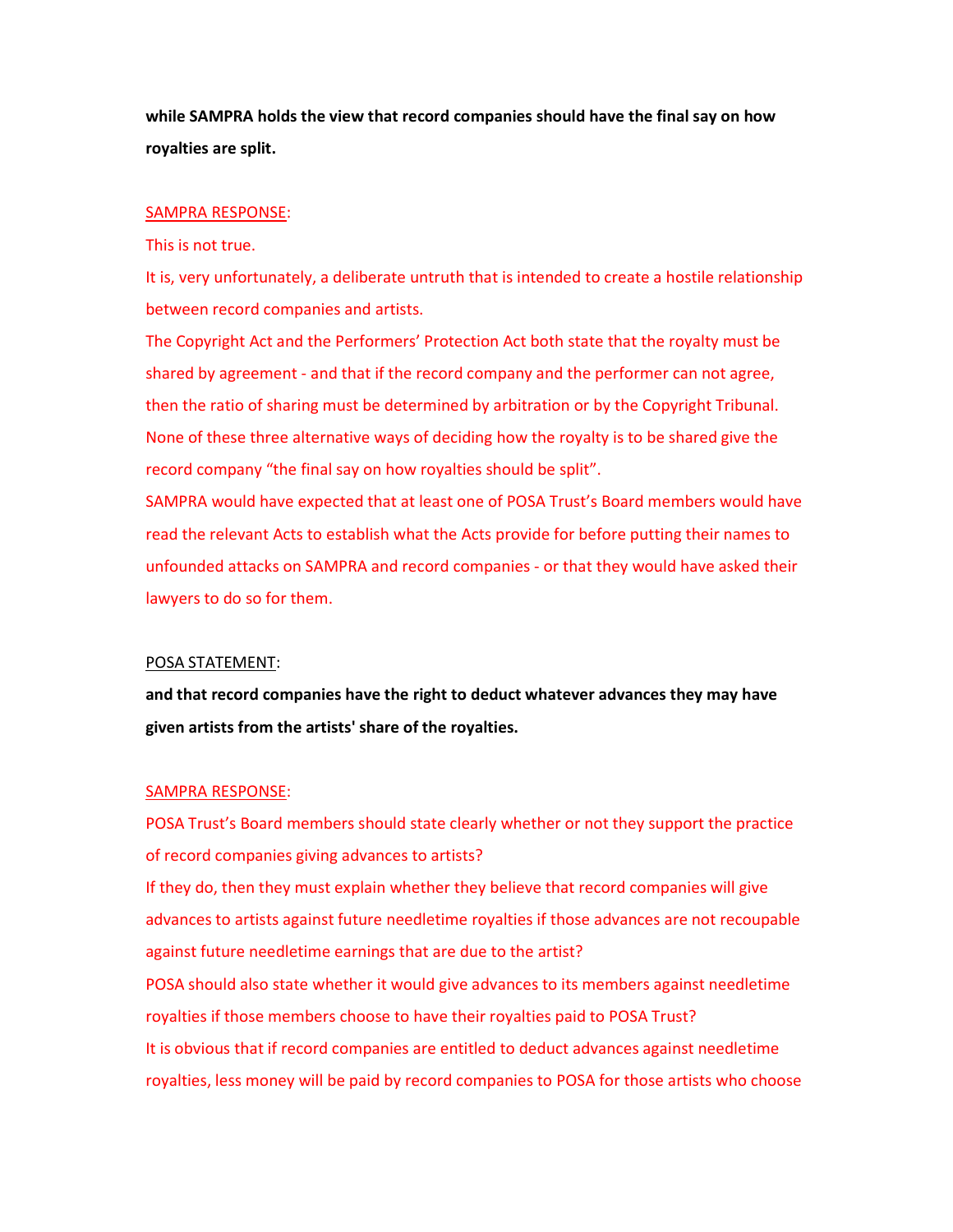to have their royalties paid to POSA, since the record company will be entitled to deduct amounts from what is paid across to POSA Trust.

POSA proposes to charge artists a commission of 16% on what they receive on the artist's behalf.

This would mean that POSA would earn less revenue from the 16% commission they will charge artists on money received.

SAMPRA does not charge any commission at all, and nor do record companies when they pay royalties to their artists.

## POSA STATEMENT:

**Needletime Rights royalties should provide a separate stream of income, separate from the regular recording royalty paid to artists by record companies.** 

## SAMPRA RESPONSE:

That is exactly what RISA fought for from 1988 until the law was passed in 2002. POSA ignores the fact that SAMRO opposed the introduction of needletime. The practice of record companies giving advances to artists against future royalties is an important part of the industry – and is clearly to the advantage of artists. Why does POSA Trust want to make it more difficult for artists to get advances from their record companies? POSA's financial sponsor, SAMRO, pays advances to its composer members against their future royalties. Why should record companies not also do so?

Access to funding for career and personal purposes is a very important issue for artists.

### POSA STATEMENT:

**Needletime Right is intended to spread earnings to ALL artists who performed when the track(s) was/were recorded.**

### SAMPRA RESPONSE:

This is not an accurate statement.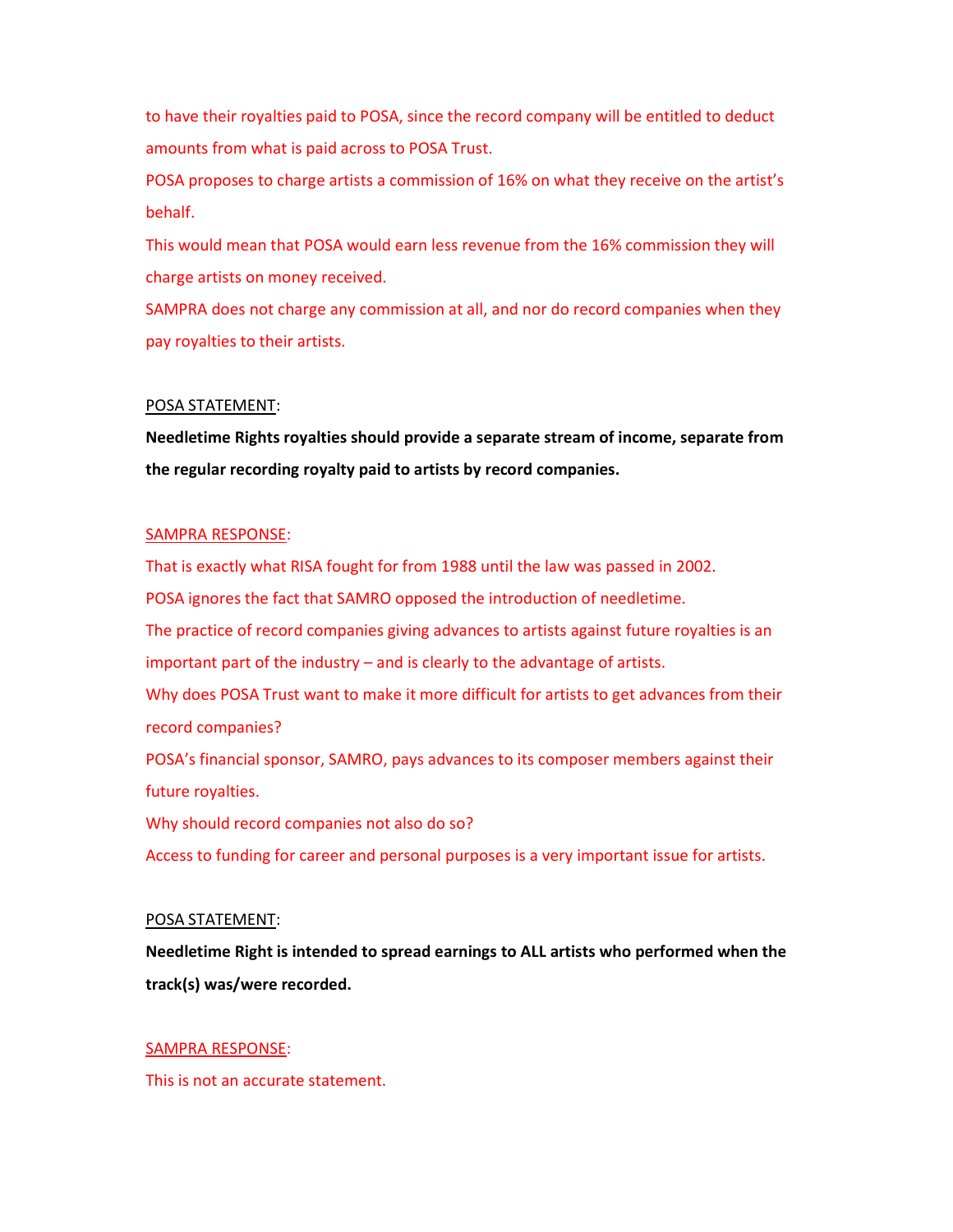The entitlement of "all artists who performed when the track(s) were recorded" to earn needletime is a matter of agreement between the record company, the featured artists and backing / sessions musicians in every instance.

Under the Performers' Protection Act, a backing musician may also have a claim to share in the royalties if her or his performance constitutes a "substantial part of the performance" that has been recorded even if he or she does not have a contractual right to claim a share of the royalty.

SAMPRA has no interest in whether the featured artist gets the full share or whether it is divided between the featured performer and session musicians.

SAMPRA has always said that contractual arrangements between record companies, featured artists and session musicians must be respected and that artists must be allowed to develop their own rules about the issue through a consultative process. However, whatever rules are made must be made by performers with full knowledge of

their options.

## POSA STATEMENT:

**By signing the SAMPRA form, and authorising SAMPRA to handle your Needletime Rights royalties, you will be giving SAMPRA the right to distribute royalties according to record companies' wishes (and wants), not your own.** 

#### SAMPRA RESPONSE:

This is an irresponsible and clearly false claim.

SAMPRA is justified in contending that the claim has, very regrettably, been made by the Board of POSA Trust with the deliberate intention of creating a hostile environment between record companies and artists.

It is designed to serve the financial interests of SAMRO by instilling in artists a fear that their needletime rights will be ignored by their record companies and that they must join POSA Trust if they want their needletime rights to be protected.

What it does not tell artists is that once they join POSA Trust, they will pay a 16% commission to SAMRO on their royalties, whereas they would pay no commission if they received their share of royalties from their record companies in the normal course, just as they do for other royalties that are due to them.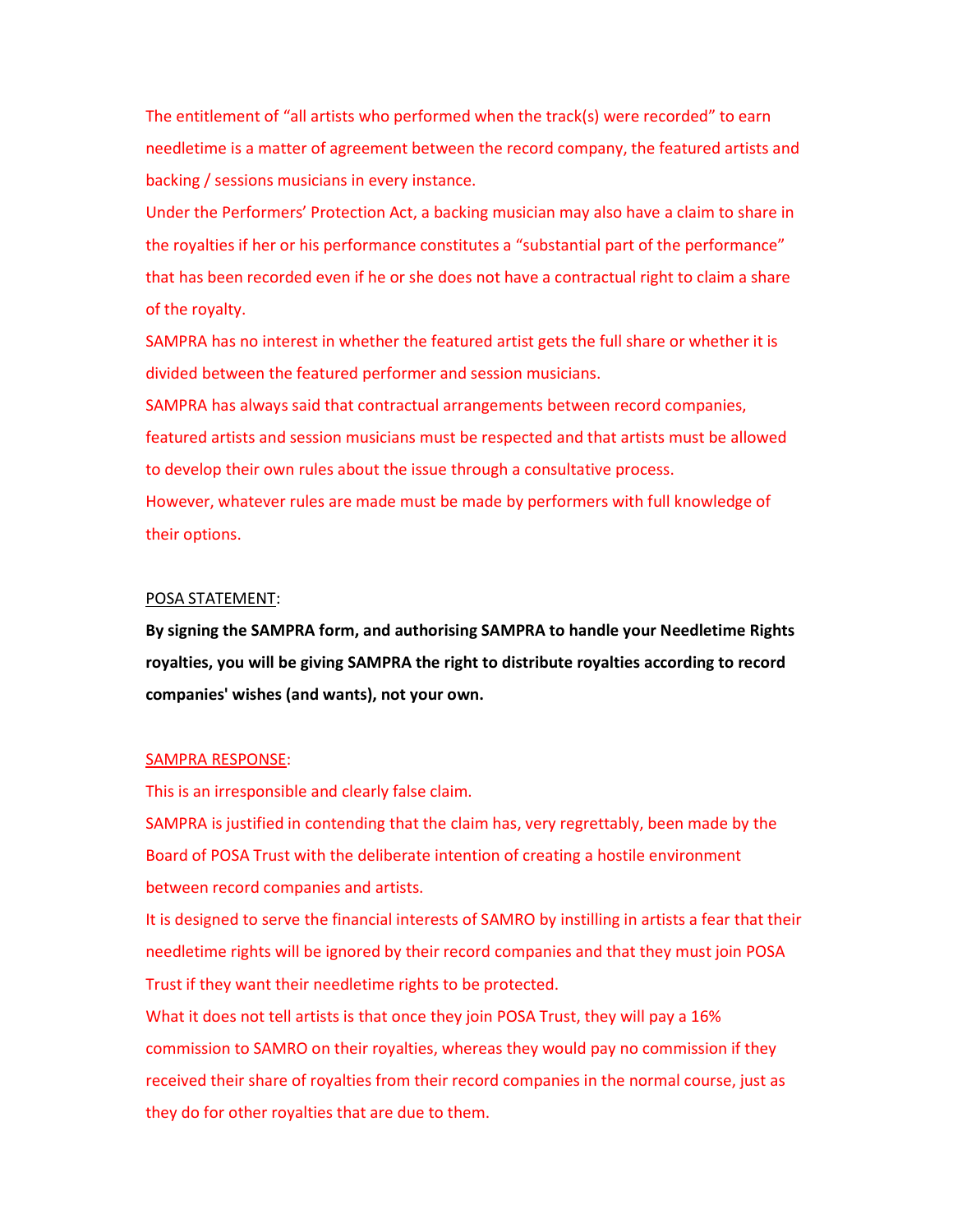# POSA STATEMENT:

**You will be arming record companies and giving them the right to lay their hands on your share of the royalties.** 

# SAMPRA RESPONSE:

This is simply a repetition of the same false statement that is designed to serve the financial interests of SAMRO. It is clearly intended to lead artists to believe that record companies can simply steal their

royalties.

## POSA STATEMENT:

**We urge you not to sign any form that has been sent to you by SAMPRA.**

## SAMPRA RESPONSE:

SAMPRA has not asked anyone to sign any form.

## POSA STATEMENT:

**We are fighting for justice and redress.**

### SAMPRA RESPONSE:

In SAMPRA's assessment, POSA are not fighting for "justice and redress" - they are fighting for POSA and SAMRO to earn commissions from artists. The best interests of artists are served by a royalty collection and distribution structure that

restricts the costs of administration as much as possible.

### POSA STATEMENT:

**We view this as a human rights issue.**

SAMPRA RESPONSE :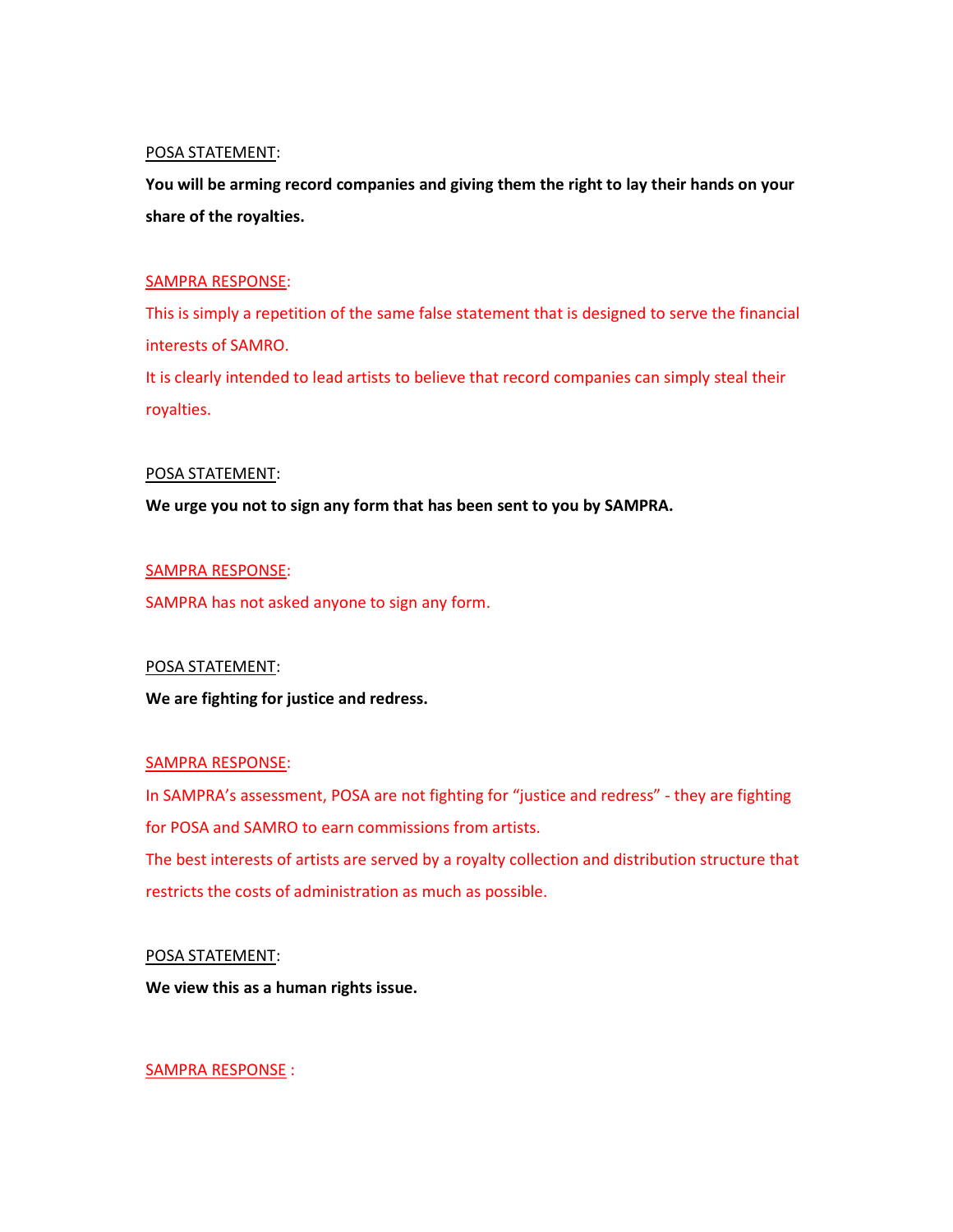We also view performance rights in sound recordings as a human rights issue - as is clear from our formal submissions to the Copyright Tribunal and the Supreme Court of Appeal. The difference between record companies and SAMRO is that record companies have been viewing it as a human rights issue since 1988.

Record companies fought for this right over many years against powerful opposition, and have never deviated from their position that royalties should be shared equally. Among the powerful opponents of the restoration of needletime was SAMRO. It is the record companies and SAMPRA that have done all the work to create the capacity to turn needletime rights into actual revenue.

### POSA STATEMENT:

## **We shall take this matter to the Constitutional Court if need be.**

## SAMPRA RESPONSE:

What "matter" will POSA Trust take to the Constitutional Court? The right to take a 16% commission for doing what SAMPRA and record companies will do for free? The right to ignore the clear provisions of Acts of Parliament?

And at the cost of the very performers whose interests POSA Trust claims to represent?

Please let me know if you have any questions in this regard.

Regards

David du Plessis

SAMPRA – CEO / RiSA - Operations Director

# **Disclaimer**

The information contained in this communication from the sender is confidential. It is intended solely for use by the recipient and others authorized to receive it. If you are not the recipient, you are hereby notified that any disclosure, copying, distribution or taking action in relation of the contents of this information is strictly prohibited and may be unlawful.